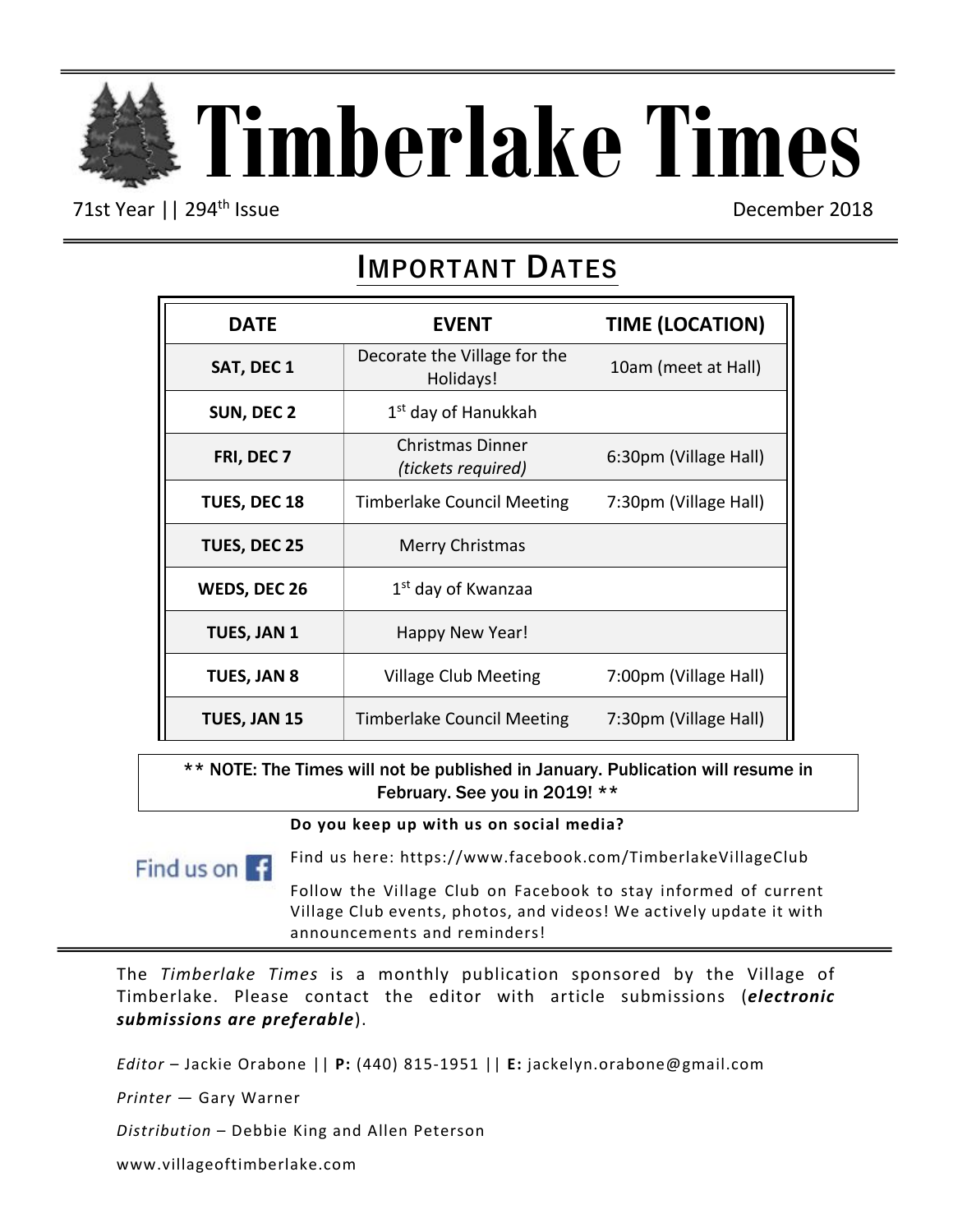# **AANNOUNCEMENTS NNOUCEMENTS**

## **T-SHIRTS FOR SALE**

The Village Club is selling Timberlake T-Shirts! These are super soft, hunter green shirts with soft print ink. The design is a throwback to a previous logo that is at least 25 years old.

**Price:** \$15 cash or check, payable to the Timberlake Village Club.

**To buy:** We have limited sizes remaining, but **we are taking orders!** Pre-payment is required, but we can order any size from XS-XXL. Order by calling Jane Mona at 440-942-2887 or emailing Jackelyn.orabone@gmail.com for more info.

These were designed by the Village Club and purchased from a local Cleveland company (Jakprints). For each t-shirt they print, they

plant a tree!



## **PLEASE NOTE**

- The dumpster at the Village Hall is for Hall garbage ONLY. Residents are **NOT PERMITTED** to dispose of their personal trash in the dumpster.
- If you need to reach the police and they don't answer, call Lake County Central Dispatch and ask to be connected to an officer: 440-350-2794

# **RECYCLING DATES**

12/7, 12/21, **1/5 (SATURDAY)**, 1/18

## **VILLAGE CLUB EVENTS**

- o **Decorating the Village for the Holidays**: Dec. 1 at 10am
	- Meet at the Hall (we need help decorating both inside and outside!)
- o **Annual Christmas Party**: Dec. 7 at 6:30pm (see flyer on last page of this issue for details).
- o **Christmas Decoration Clean-up**: Jan. 5 at 10am

## **HOLIDAY LUMINARIES –**

# **HELP NEEDED**

This time honored tradition begins with your help as Timberlake lights up the Village on Christmas Eve. Over one thousand milk jugs filled with sand and a votive candle are displayed on the median of East Shore Blvd and on the public islands of the Village. When you place your own luminaries along your driveway and the edge of your lawn, you can help keep this holiday spirit alive! If you can volunteer to fill jugs, call Ron Mona at (440) 942- 2887. Or **meet us at the Service garage Dec. 15 at 10am.**

**The luminaires will be placed on the E Shore median and the public islands of the Village on Dec. 24 at 10am. Pick-up and restocking will be at 10am on Dec. 26.**

Instructions for making luminaries are as follows:

- Using a clear milk jug, cut a "U" shaped flap in one side of the container; discard cap.
- Put about 2" of sand in the bottom of the jug for weight.
- Place a candle in the sand. A 10 hour votive candles work best.
- Light with a small butane lighter.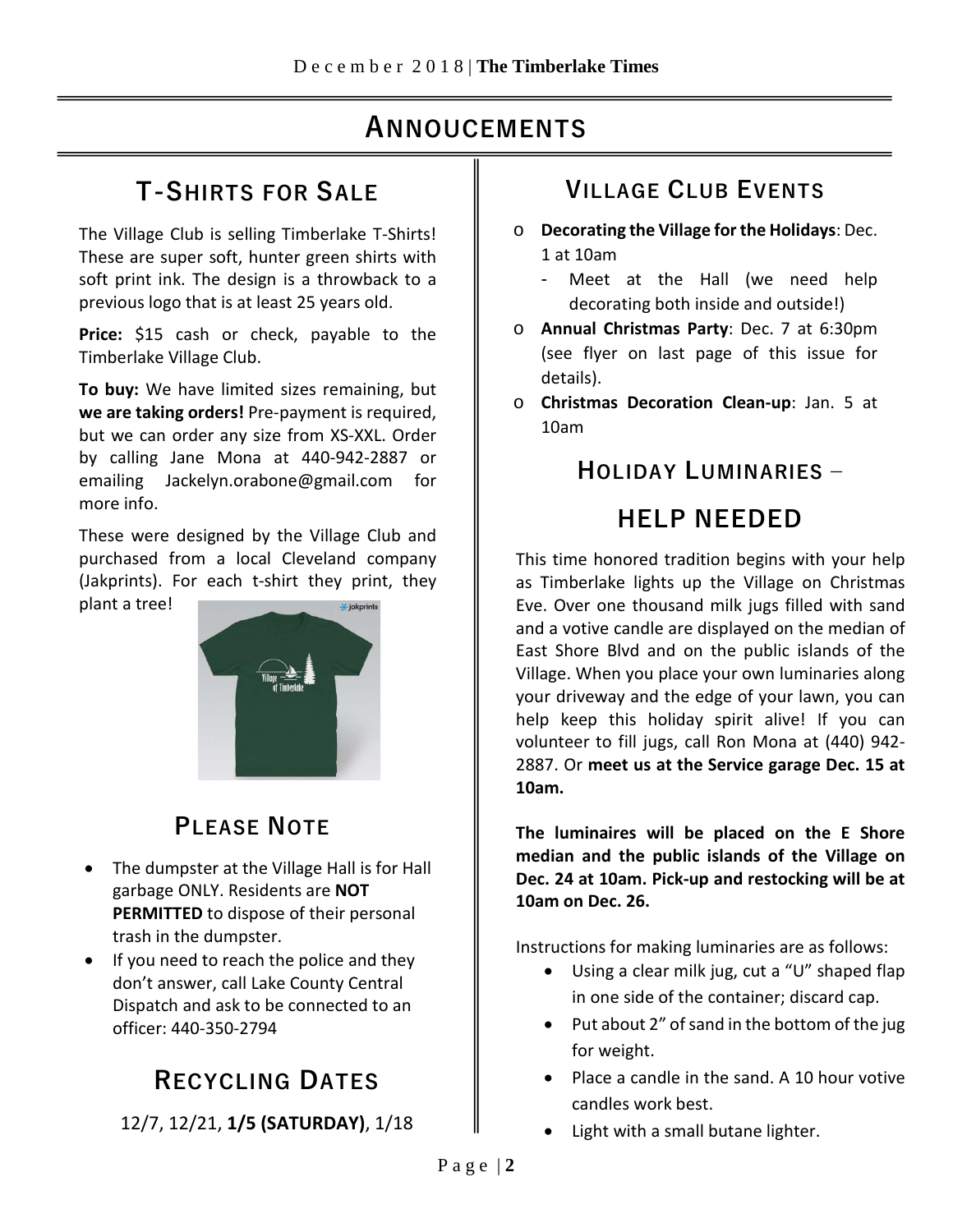## **THE VILLAGE OF TIMBERLAKE: NOVEMBER 2018 MINUTES**

Mike Stanton, Mayor Nina Transky, Fiscal Officer

#### MEMBERS OF COUNCIL

Linda Murphy Vince Cronin Jodie Marsh-Coleman Elizabeth Laub Ritu Sharma Shannon Sharma

#### **TIMBERLAKE COUNCIL MEETING November 20th, 2018**

The Mayor opened the meeting with the pledge of allegiance followed by the public portion at 7:30 PM. He asked for roll call of the officers. All council members were present along with our Solicitor, except for Ms. Laub and Ms. Marsh-Coleman. The Christmas party will be at the hall and be a catered buffet. Please contact the Village Club for tickets. Beverages, besides water, pop, and coffee, need to be brought by the residents. There are changes on the street signs, as well. They will be done being posted by the end of next week and meet state guidelines.

The Mayor asked for a motion to approve October 16th, 2018 Council Minutes. Motion to approve: Murphy Seconded: R. Sharma

Ayes: Murphy, Cronin, and R. Sharma Abstain: S. Sharma Nays: None Motion carried; Minutes approved.

#### **PUBLIC PORTION QUESTIONS**

There was a question about approving the cost of the candles for the luminaries, which is still the same price as it was last year. There was also a question about public record requests. 6-7 people so far have volunteered for the Ordinance committee with Ms. Marsh-Coleman and Ms. Laub being council representatives for the committee. If anyone is interested in being in the committee, please contact either member. If any resident is<br>interested in joining, please contact: interested in joining, please contact: [ElizabethLauboftimberlake@gmail.com.](mailto:ElizabethLauboftimberlake@gmail.com)

#### **SAFETY**

Mr. Cronin presented Resolution 2018-43, confirming the appointment of Nina Transky as the Village Fiscal Officer. Motion to approve Resolution 2018-43: Cronin Seconded: R. Sharma

All were in favor of the Resolution; Motion approved

Nina Transky was sworn in and congratulated on her new role.

Chief Tryon has working through the past month. He donated a door bell to the Village for residents to use, increasing accessibility of officers for residents. Mr. Cronin stated that at the request of Chief Tryon, Detective Hyla will be promoted to a new role as a supervisor. The new position of Detective Sergeant will not have an increase in pay. Right now, the budget for wages is on track, as well.

Mr. Cronin presented Resolution 2018-44, establishing the position of Detective Sergeant in the Village.

Motion to approve Resolution 2018-44: Cronin Seconded: S. Sharma

All were in favor of the Resolution; Motion approved

Mr. Cronin presented Resolution 2018-45, confirming the appointment on a probationary basis of Alex Hyla to the position of Detective Sergeant in the Village.

Motion to approve Resolution 2018-45: Cronin Seconded: R. Sharma

All were in favor of the Resolution; Motion approved

Mr. Cronin presented Ordinance 2018-13, amending Ordinance 2018-12, amending the pay schedule for Detective Sergeant for the Village, and placed it on first reading. This adds the position of Detective Sergeant with the same pay as Detective.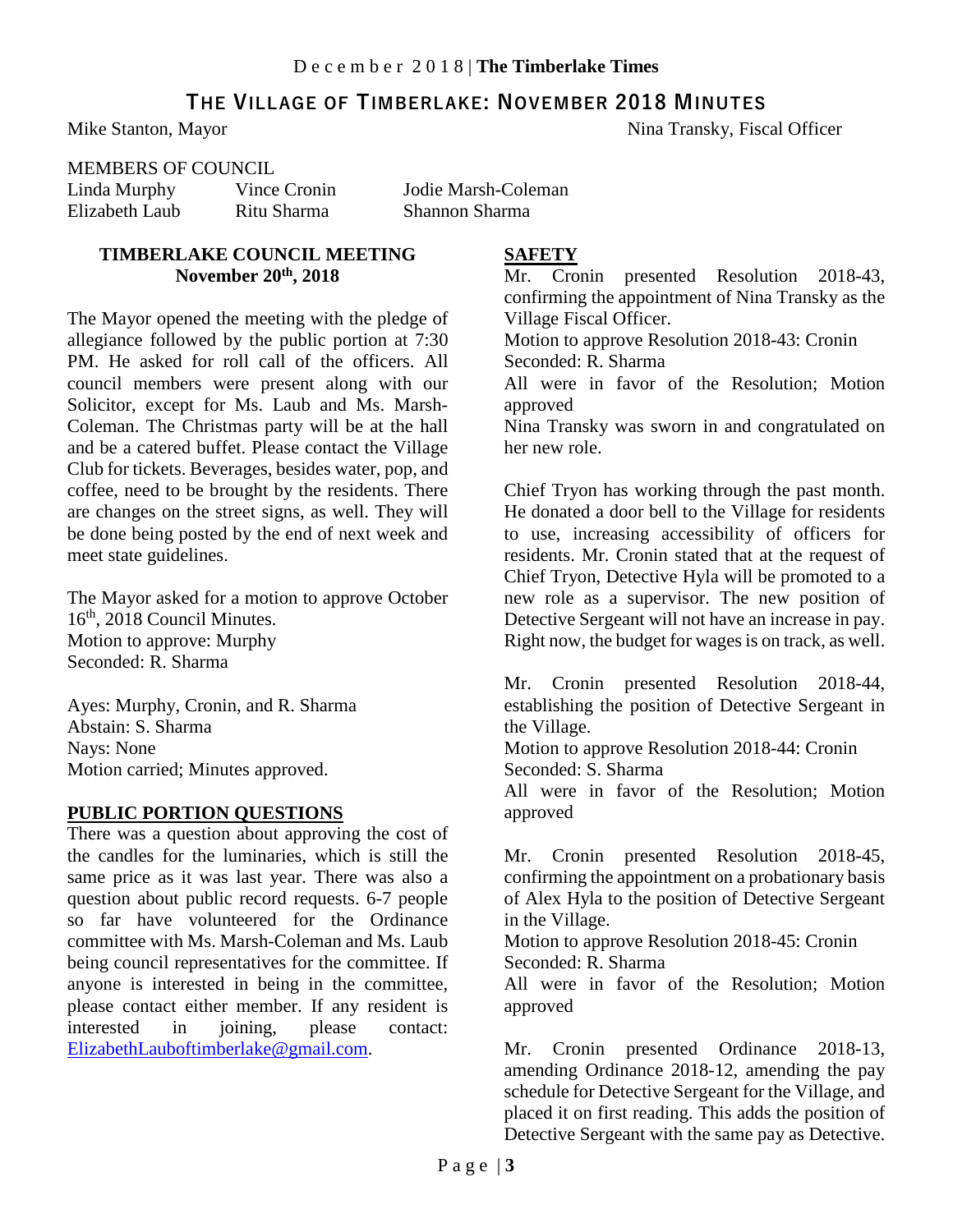Chief Tryon stated that he has increased patrolling of the village and less patrolling of Lakeshore Blvd. There were 17 citations and 40 traffic details. There were 27 assigned reports, 70 house checks and 33 community policing activities, totaling 286 activities.

Mr. Cronin presented Resolution 2018-46, authorizing the Mayor to enter into a 3-year agreement for Central Dispatch and communication services between the Board of Commissioners of Lake County, Ohio and the Village. This is for the dispatching services through Central Dispatching and utilizing the Lake County Jail. It is a 2% increase, which will occur again in 2020 and 2021, plus a CPI.

Motion to approve Resolution 2018-46: Cronin Seconded: Murphy

All were in favor of the Resolution; Motion approved

## **VILLAGE HALL**

Ms. Murphy stated Mr. Formica is present tonight and we have quotes for our lighting. The refrigerator broke and has been repaired. Ms. Murphy was given some yard cutouts that have been redone. Santa Claus and 9 reindeers will be put in front of the building for the holidays. There is also a manger, which she is debating about whether to put up or not. The Mayor recommended asking the Villagers their opinion after the meeting. There have been complaints about the floor because people want to put tables and chairs on it. She stated she wants to get the Village's opinion on whether or not the dance floor should be maintained or removed. She said if tables and chairs are put on it, it will become scratched and need to be rebuffed, which will be expensive. The Mayor stated that if the carpet was taken out, it would be a \$15000- 20000 job. Therefore, this decision needs to be pondered on carefully.

Mr. Formica said four electrical contractors were contacted for the light replacements. The entire hall and the kitchen area were asked to be quoted, along with a quote that can be covered by NOPEC's \$2500 grant. The entire Village Hall and kitchen quoted by VL Chapman was \$7286. For 10 lights, it is \$1650. It is \$165 per light fixture. Mr. Formica

will talk to the contractor to see if we can utilize the entire grant this year and replace the lights. The budget for this year and next year can be distributed in a matter of two months. Mr. Formica stated he will contact the state to see if the third year's money can be distributed in the second year. The key advantage for these lights is the energy savings and cost reductions. These reports need to be sent to NOPEC, as well. The Mayor stated this also reduces the need for changing lightbulbs for the next 10-15 years. It is quoted to be an \$18000 saving in the next 10 years. He will ask them for more information and try to get more quotes for the next meeting.

## **SEWERS**

Ms. Sharma has asked for 3 quotes for the sewers of the Village. The two bids she has received so far are for \$9950 and \$11000; she is waiting on the third bid. She is hoping they will reduce the prices due to increased competition. All catch basins will be cleaned between mid-next week and second week of December. She is also hoping to have sewer cleaning done in the Village, which she will discuss with the Service Department.

## **FINANCE**

Dr. Sharma presented Resolution 2018-47, approving and directing payment of certain bills by the Village.

Motion to approve Resolution 2018-47: R. Sharma

Seconded: S. Sharma

All were in favor of the Resolution; Motion approved.

Dr. Sharma presented Resolution 2018-48, authorizing the Mayor to enter into a contract with UAN Accounting System for Village bookkeeping. The Mayor stated we have used the same bookkeeping system in the Village since 1991, which is now outdated. There is very little support with the current system and is not interfaced well with the State of Ohio. The state has encouraged communities to go onto the Unified Accounting System, which is integrated with the state, helping with the audits. The cost is based on the community size; it'll cost the Village \$100-\$105, a month. They will supply the software and a new computer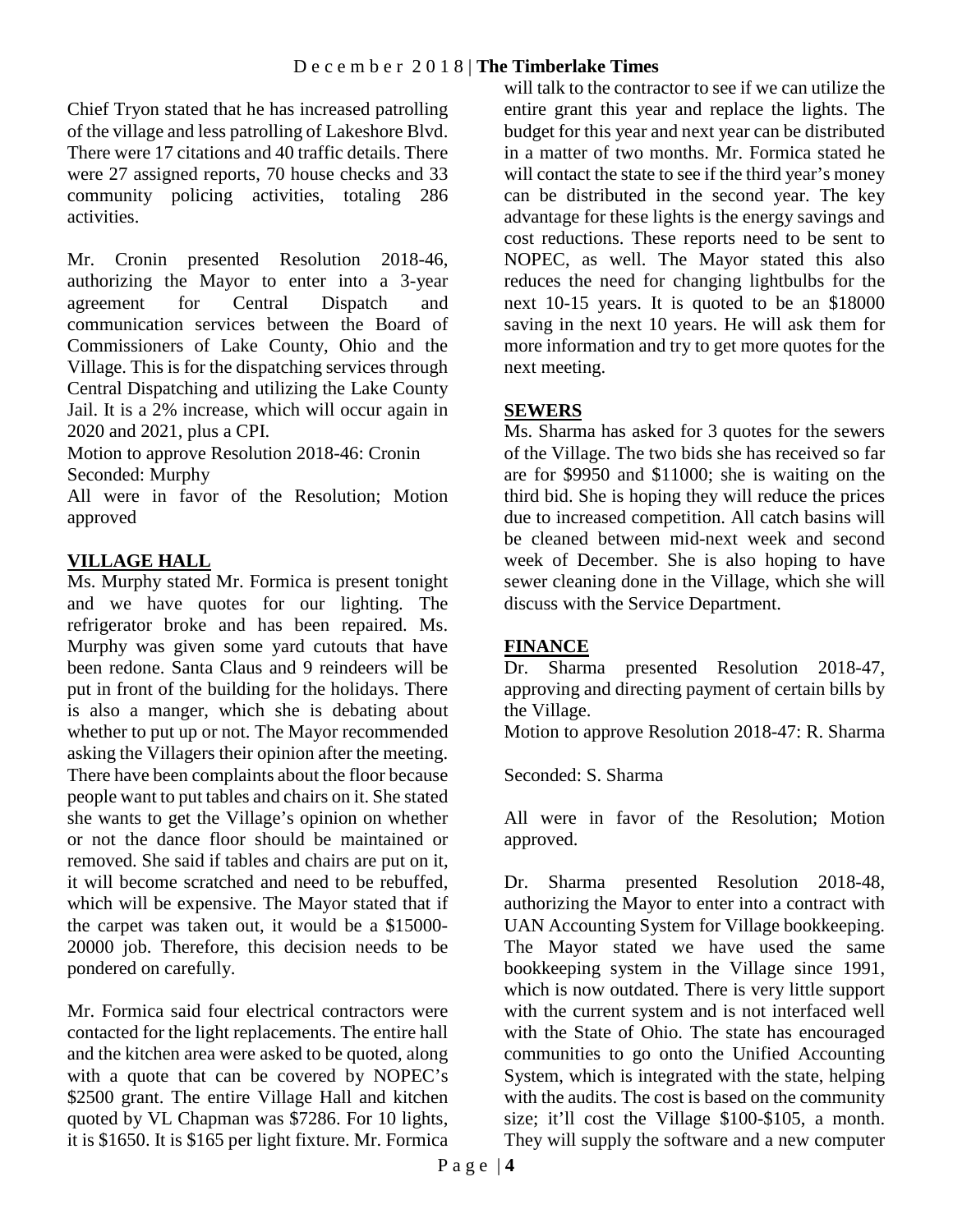### D e c e m b e r 2 0 1 8 | **The Timberlake Times**

along with printer every few years. There is also 24/7 support and is a user-friendly system, generating reports and helping keep residents up to date. The payroll is also quick and easy with this system. It'll cost \$3700 in the next three years, but will save more in supplies, reduced auditing costs, and accessibility. The Fiscal Officer of Perry and Madison attested to UAN's software. She also brought a training module, so council members can practice on it. She discussed how it logs every key and requires a purchase order before being able to cut a check. She talked about how easy it is to do a fund adjustment and how accessible the support members are. She stated the system won't allow users to have a negative spend, either, which is a tremendous help. In order to make a negative spend, approval from the state and UAN has to be gathered. The Mayor stated that there will be a 2 day training class in Columbus in December for the Fiscal Officer. The State of Ohio will supply her with the laptop and the printer after the training. Joanne, the other fiscal officer, stated it takes her about 15-30 minutes to finish payroll, which is much faster than it was previously.

Motion to approve Resolution 2018-48: R. Sharma Seconded: S. Sharma

All were in favor of the Resolution; Motion approved.

Dr. Sharma presented Resolution 2018-49, authorizing the Mayor to enter into contract with the City of Eastlake for road salt purchase for 2018- 2019 winter season. The Mayor stated we will have the ability to go up to 100 tons of salt. If it is to be increased beyond 100 tons, the price will be increased. Right now, we are paying \$44/ton, which is a saving of \$15 from last year. This will save in labor and time, as well.

Motion to approve Resolution 2018-49: R. Sharma Seconded: Murphy

All were in favor of the Resolution; Motion approved.

The Mayor asked for a motion to adjourn the meeting at 8:20 PM. Motion to adjourn: R. Sharma Seconded: Murphy

All were in favor.

Nina Transky, Fiscal Officer **Mike Stanton, Mayor** Mike Stanton, Mayor

The complete text of each ordinance or resolution can be obtained from the Fiscal Officer or viewed at the Village Hall.